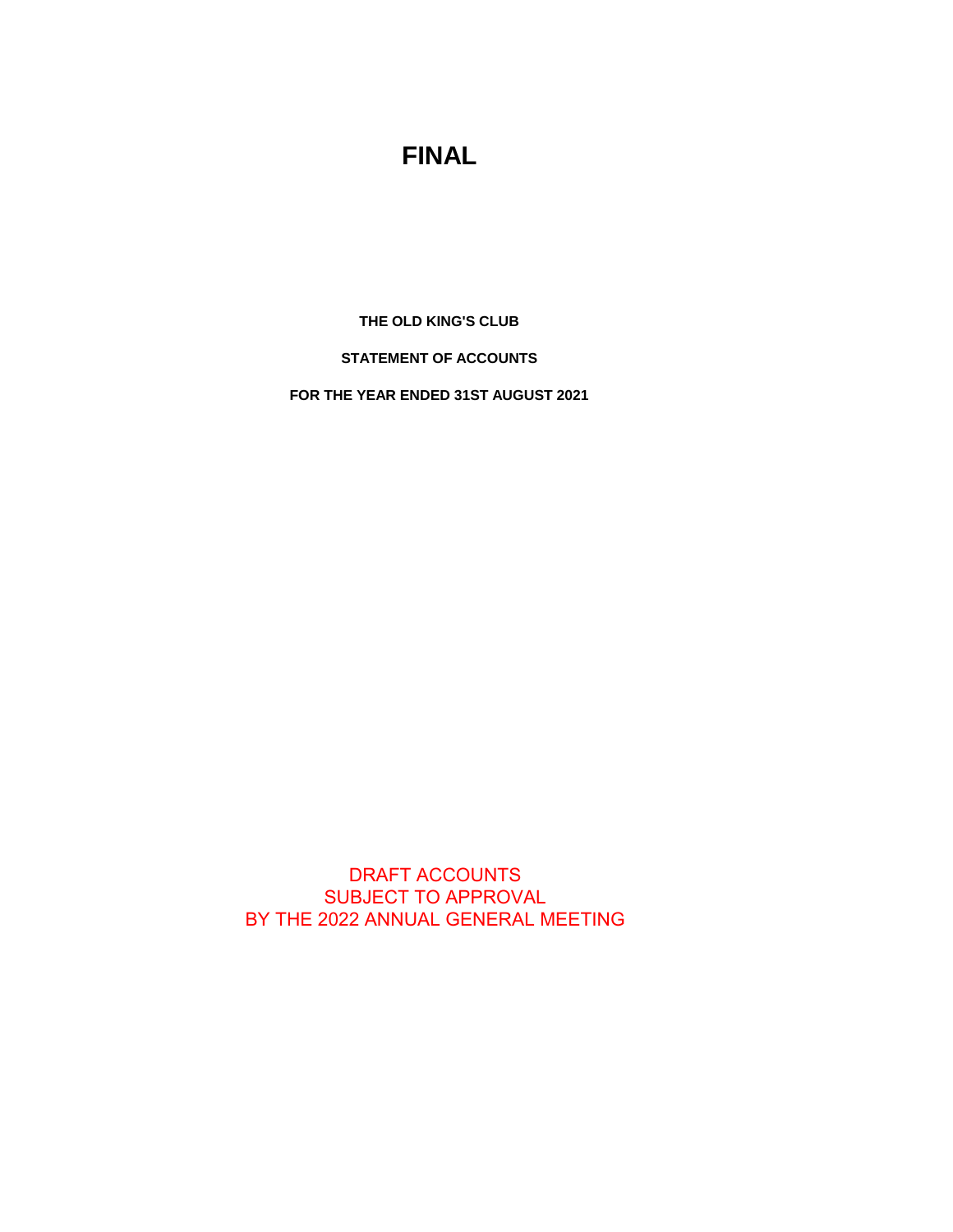## **OLD KING'S CLUB**

### **BALANCE SHEET**

| AS AT 31ST AUGUST 2021 |                                                                               |                |                     | 2021<br>£ |                   | 2020<br>£ |
|------------------------|-------------------------------------------------------------------------------|----------------|---------------------|-----------|-------------------|-----------|
| <b>ASSETS</b>          | Investments at Cost - (per Schedule)<br>(Market Value £336760   2020:£287539) |                |                     | 211,396   |                   | 211,793   |
|                        | Cash at Bank and on Deposit                                                   |                |                     | 41,272    |                   | 43,805    |
|                        | Merchandise                                                                   |                |                     | 3,203     |                   | 2,412     |
|                        | Advance to KCSOBRFC re Clubhouse (Note 2)                                     |                |                     | 112,424   |                   | 112,424   |
|                        |                                                                               |                |                     | 368,295   |                   | 370,434   |
| <b>FINANCED BY:</b>    | <b>General Reserve</b>                                                        |                |                     |           |                   |           |
|                        | Opening Balance at 1st September<br>Net Receipts/(Payments) for Year          |                | 370,434<br>(2, 139) |           | 358,646<br>11,788 |           |
|                        |                                                                               |                | 368,295             |           | 370,434           |           |
|                        |                                                                               |                | £                   | 368,295   | £                 | 370,434   |
|                        | C A MALMAEUS                                                                  | Chairman       |                     |           |                   |           |
|                        | R M CRIDDLE                                                                   | Hon. Treasurer |                     |           |                   |           |

# **REPORT TO THE MEMBERS OF THE OLD KING'S CLUB**

I have examined the above Balance Sheet and annexed Receipts and Payments Account, Schedule of Investments and Notes as at 31st August 2021 and I find them in accordance with the books of account and records produced.

Nicola King, Accounts Examiner

Date: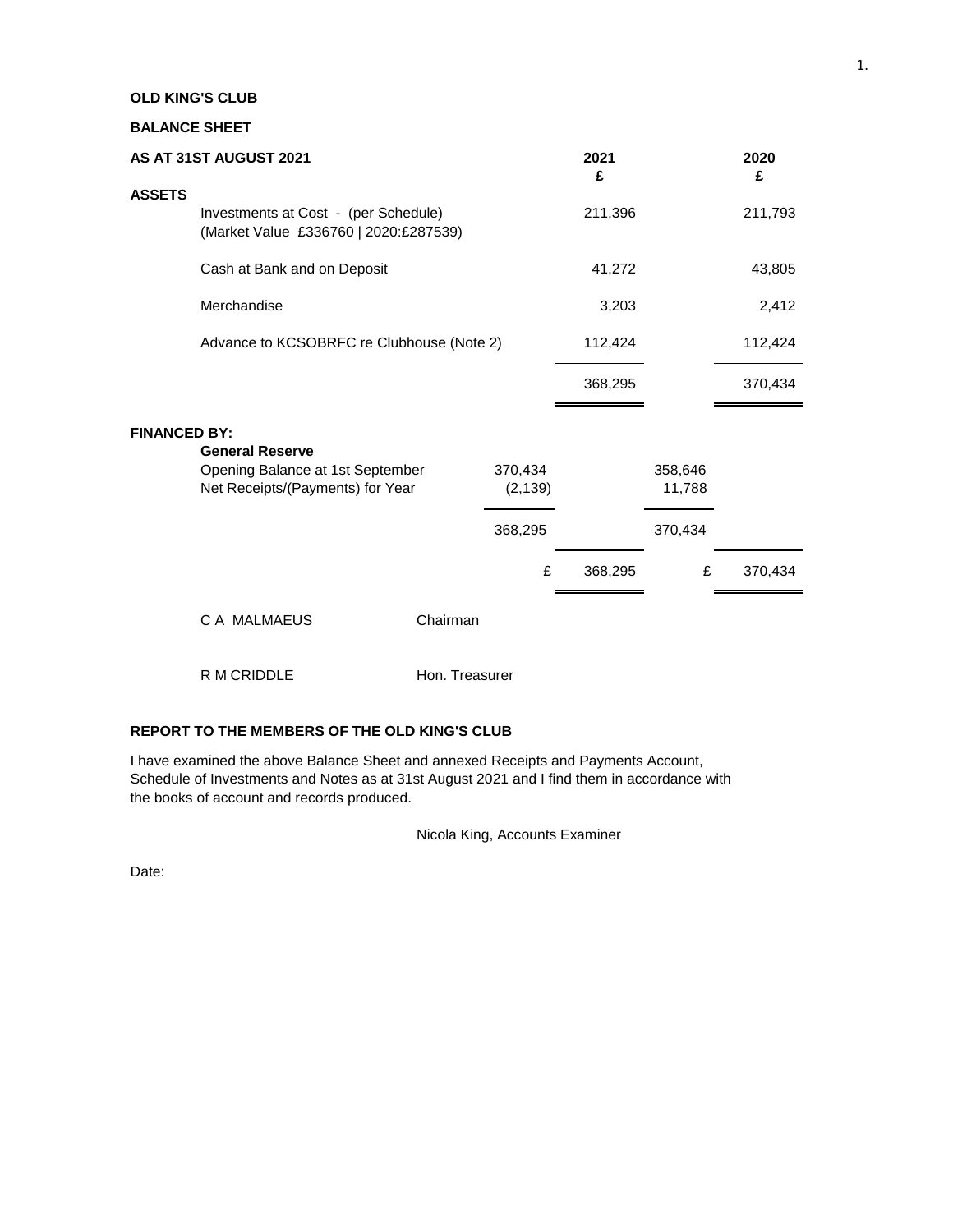| <b>OLD KING'S CLUB</b><br><b>RECEIPTS AND PAYMENTS ACCOUNT -</b> |       |       |                     |       |                              |                     |  |  |  |
|------------------------------------------------------------------|-------|-------|---------------------|-------|------------------------------|---------------------|--|--|--|
| FOR THE YEAR ENDED 31ST AUGUST 2021                              |       | £     | 2021<br>£           |       | £                            | 2020<br>£           |  |  |  |
| <b>RECEIPTS</b>                                                  |       |       |                     |       |                              |                     |  |  |  |
| Donations                                                        |       |       | 185                 |       |                              | 190                 |  |  |  |
| Merchandising                                                    |       |       | 530                 |       |                              | 70                  |  |  |  |
| Sundry Income                                                    |       |       |                     |       |                              | 950                 |  |  |  |
| Investment Income<br>Interest                                    |       | 389   |                     |       | 920                          |                     |  |  |  |
| <b>Dividends</b>                                                 |       | 5,343 |                     |       | 7,128                        |                     |  |  |  |
|                                                                  |       |       | 5,732               |       |                              | 8,048               |  |  |  |
|                                                                  |       |       | 6,447               |       |                              | 9,258               |  |  |  |
| <b>PAYMENTS</b>                                                  |       |       |                     |       |                              |                     |  |  |  |
| <b>Newsletter Costs</b>                                          |       |       |                     |       |                              |                     |  |  |  |
| <u>Expenses:</u>                                                 |       |       |                     |       |                              |                     |  |  |  |
| Printing/Postage/Sundries                                        |       |       |                     | 1     |                              |                     |  |  |  |
| Merchandise<br>592                                               |       |       |                     |       |                              |                     |  |  |  |
| Legal/Professional Exp's<br>838                                  |       |       |                     | 300   |                              |                     |  |  |  |
|                                                                  | 1,429 |       |                     | 301   |                              |                     |  |  |  |
|                                                                  |       | 1,429 |                     |       | 301                          |                     |  |  |  |
| <b>Broker Charges</b>                                            |       | 3,028 |                     |       | 2,954                        |                     |  |  |  |
| Subscriptions: A.R.O.P.S.                                        |       |       |                     |       | 75                           |                     |  |  |  |
| Donations and Contributions to:                                  |       |       |                     |       |                              |                     |  |  |  |
| OK Golf Club<br>OK Rugby Club                                    |       |       |                     |       |                              |                     |  |  |  |
| OK Cricket Club                                                  | 200   |       |                     |       |                              |                     |  |  |  |
| <b>Boat Club</b>                                                 | 97    |       |                     |       |                              |                     |  |  |  |
| <b>Career's Evening Software</b>                                 |       |       |                     |       |                              |                     |  |  |  |
| Website/Communications                                           | 1,258 |       |                     | 732   |                              |                     |  |  |  |
| <b>GAP Awards</b>                                                |       |       |                     |       |                              |                     |  |  |  |
|                                                                  |       | 1,555 |                     |       | 732                          |                     |  |  |  |
| Dinner/Social: Receipts                                          |       |       |                     | 9,194 |                              |                     |  |  |  |
| Costs                                                            | 615   |       |                     | 7,589 |                              |                     |  |  |  |
|                                                                  |       | 615   |                     |       | 1,605                        |                     |  |  |  |
| Loss/(Profit) on Disposal of Investments                         |       | 1,828 |                     |       | $-4,647$                     |                     |  |  |  |
| Movement of Merchandise held as stock                            |       | 791   |                     |       | 340                          |                     |  |  |  |
| <b>Corporation Tax</b>                                           |       | 921   |                     |       | $\qquad \qquad \blacksquare$ |                     |  |  |  |
|                                                                  |       |       | 8,585               |       |                              | 2,530               |  |  |  |
| NET RECEIPTS AND (PAYMENTS) FOR THE YEAR                         |       |       | 2,139               |       |                              | 11,788              |  |  |  |
| Less: Other Receipts and (Payments):                             |       |       |                     |       |                              |                     |  |  |  |
| Capital Adjustments Per Charles Stanley                          |       |       |                     |       |                              |                     |  |  |  |
| <b>Script Dividend</b>                                           |       |       | 417                 |       |                              | 786                 |  |  |  |
| Purchase of Investments                                          |       |       | 42,278              |       |                              | 52,733              |  |  |  |
|                                                                  |       |       |                     |       |                              |                     |  |  |  |
| Cost of Investments Sold in Year                                 |       |       | $-44,834$<br>43,092 |       |                              | $-41,732$<br>66,901 |  |  |  |
| Add back: Movement of Merchandise held as stock                  |       |       | 791                 |       |                              | 340                 |  |  |  |
| <b>NET BANK MOVEMENT FOR THE YEAR</b>                            |       |       | 2,533<br>£-         |       | £                            | 24,829              |  |  |  |